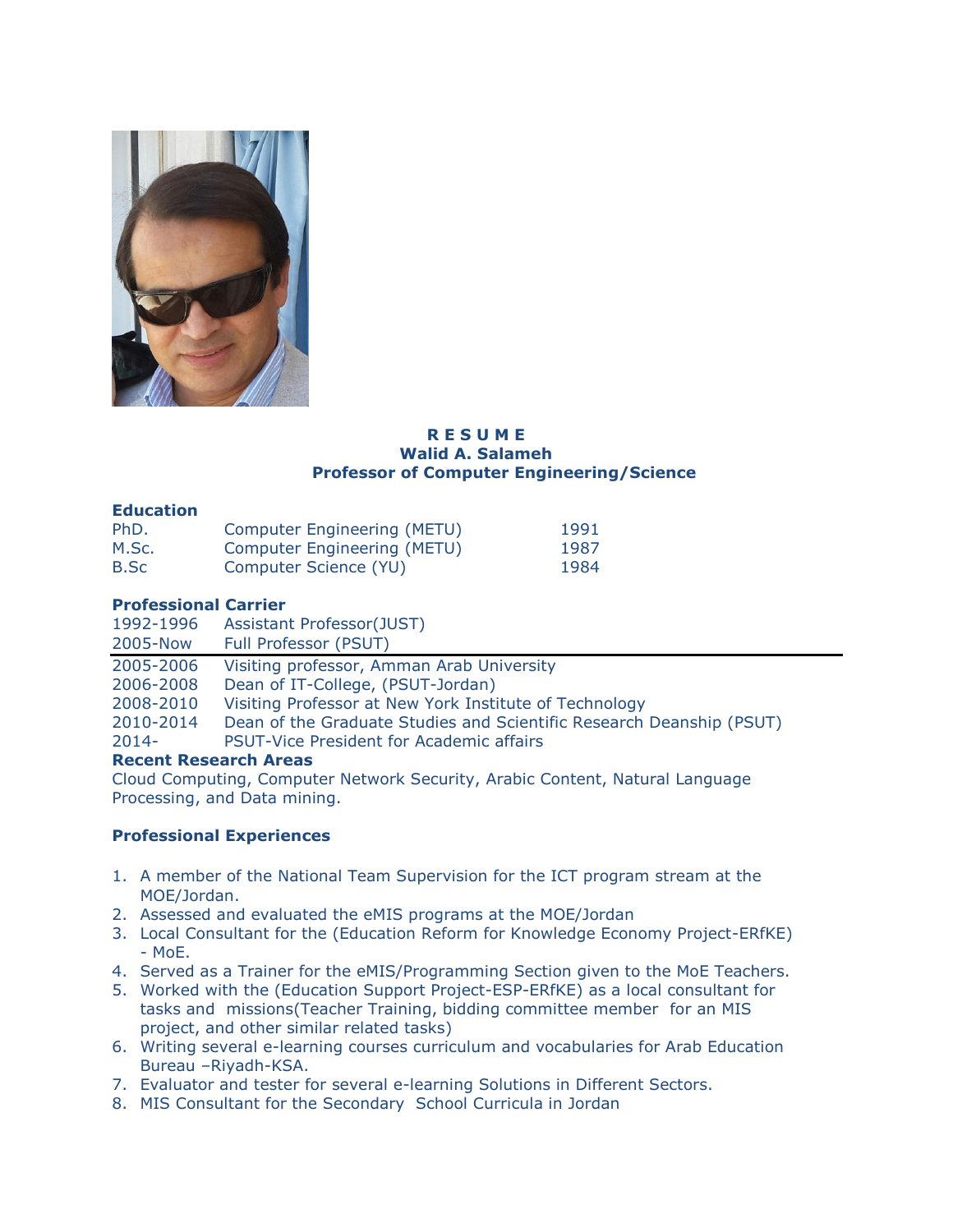- 9. Assisted the MOE/Jordan with the Implementation of the New MIS curriculum at Secondary Education(MIS-Stream and other streams)
- 10. MIS-Senior Consultant. World Bank, Ministry of Social Development (MOSD), Jordan. March, 2007-2008
- 11. Financial Information System Architect for the Ministry of Education-Jordan, CEDA-BearingPoint-(Fundud by the Canadian Govt.), 2005
- 12. UNDP-POGAR –MIS-Consultant-(Automating the Jordanian-Public Prosecution Offices)
- 13. MoE-Jordan, Advisory Board Member for the Scientific Stream for the High School Curriculum in Jordan.
- 14. Federal Chamber of Commerce-Jordan, IT Consultant, 2001-2009.
- 15.SJE (Support Jordan Initiative) Consultant-MoE-Canadian Education Development Agency-Bearing-Point
- 16. MoE-IT –Consultant,(DCT, World-Bank)
- 17.A member of MoH of Jordan for IT Committee.
- 18. Network and ATM Consultant
- 19. National Committee Member for MIS Book Authoring
- 20. MoE-Curriculum Directorate Consultant for various IT projects
- 21. MoE Textbook Authoring Tracking System Consultant, Team Leader
- 22. Ministry of Justice (Jordan) IT Consultant-2007-2010
- 23. eMIS Automation National Committee Team Leader.
- 24. ESP-UNAIDS, for *ERifKE* project Advisory Board Member-Jordan, 2004-2008
- 25. MoE-Jordan, eBook Project Advisory Board Member, 2005-2009
- 26. MoE-DCT and Procurement Directorate (eMIS-Consultant), 2006-2007
- 27. ESP (ERfKE-Support Project-USAID), eMIS-T National Technical Team Leader (MoE),
- 28. eMIS Software Product Senior-Evaluator.
- 29.Senior Designer for the e-training Modules for the Arab Gulf Countries Educational **Bureau**
- 30. ERASMUS MUNDUS Project Coordinator(2008-2011)-FORT
- 31. TEMPUS-Project-Coordinator (2005-2008)-OLMT
- 32. TEMPUS-Project Coordinator (2008-2011)-ALTAIR
- 33. TEMPUS-Project Contact Person and Officer at PSUT (2010-2013)-UNAM
- 34. IACeT'2008, steering committee
- 35. IACeT'2010 , steering committee
- 36.Accreditation Committee Member for the Computer Engineering and Computer Science Programs at Jordan Universities "Jordan Accreditation Commission", 2011
- 37. The 2nd International Conference, on Information Technology (ICIT'05), steering committee
- 38. The International Conference on Information Technology, International program committee
- 39. [http://pdf.usaid.gov/pdf\\_docs/PNADM237.pdf](http://pdf.usaid.gov/pdf_docs/PNADM237.pdf)
- 40.Senior Designer for the e-training Modules for the Arab Gulf Countries Bureau
- 41. TEMPUS and ERASMUS MUNDUS, FP7 Project Coordinators for number of EC projects at PSUT.
	- OLMT- Project Coordinator (TEMPUS)
	- UNAM-Tempus project national coordinator [PSUT partner at this project]- 1,200,000 €-(TEMPUS)
	- ALTAIR-Tempus project national coordinator [PSUT partner at this project]- 870,000 €-(TEMPUS)
	- MEDAWEL-Tempus project [PSUT is a grant holder]-992,000 €-(TEMPUS)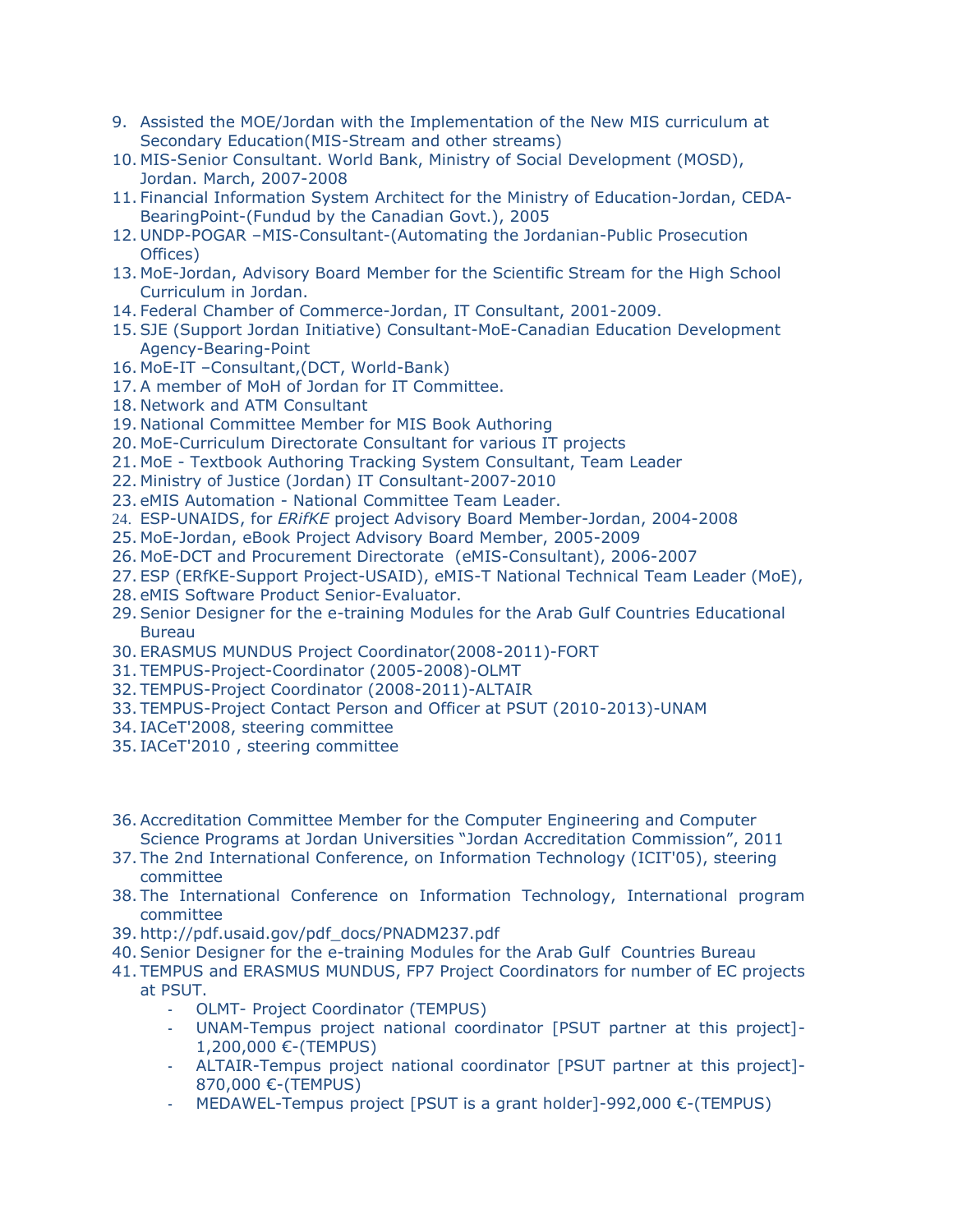- J-ERA Center-FP7 project coordinator with NCRD-500,000 €
- JU-Net(II)- FP7-project contact person with HCST-500,000 €
- FORT-ERASMUS MUNDUS Project- national coordinator 430,000 €
- TEJ-Tempus project [PSUT is a grant holder]-860,000  $\epsilon$ -(TEMPUS)
- ESE-Enterprise system Engineering-Tempus Project-[PSUT is a partner], 1,200,00 €.
- 42. ICIS Conference Program Chair(First one) held in JUST, 2008.
- 43.A Member of the Information Technology People: Who do A Review?
- 44.A Member at the Editorial Review Board of :
	- Journal of knowledge and Learning Objects, IJNS, The International Journal of an Emerging Transdiscipline
	- International Arab Journal of e-Technology
	- International Journal of Aviation Technology, Engineering and Management (IJATEM)
	- Member at Computer Association Jordan (CAJ)
	- [CSC Journals](http://www.cscjournals.org/csc/manuscriptinfo.php?ManuscriptCode=72.73.66.82.82.44.49.49.52.99&JCode=IJCSS&EJCode=64.65.58.74.74.107&Volume=4&Issue=1)
	- International Journal of Computer Science and Security (IJCSS)
	- [Issues in Informing Science and Information Technology](http://iisit.org/) (IISIT)
	- Journal of knowledge and Learning Objects
	- Ubiquitous Computing and Communication Journal (UBICC)

45. Other Many Activities.

## **Awards and Prizes**

-

- AL-Hassan Award for Excellency Achievements 1999.
- State Award for Excellence Achievements. Handed, Rewarded by His Majesty the King Abdullah(II), 2000
- Hisham Hijjawi Award for Applied Sciences in the Field of Information Technology and Communication 2002
- Award of distinguished scholar based on the contribution to the European Journal of Scientific Research with an outstanding research
- Many project grants

## **Some selected Associations and International Journal Editorial Board member**

- The International Journal of an Emerging Transdiscipline
- International Arab Journal of e-Technology
- International Journal of Aviation Technology, Engineering and Management (IJATEM)
- Member at Computer Association Jordan (CAJ)
- [CSC Journals](http://www.cscjournals.org/csc/manuscriptinfo.php?ManuscriptCode=72.73.66.82.82.44.49.49.52.99&JCode=IJCSS&EJCode=64.65.58.74.74.107&Volume=4&Issue=1)
- International Journal of Computer Science and Security (IJCSS)
- [Issues in Informing Science and Information Technology](http://iisit.org/) (IISIT)<br>- Journal of knowledge and Learning Objects
- Journal of knowledge and Learning Objects
- Ubiquitous Computing and Communication Journal (UBICC)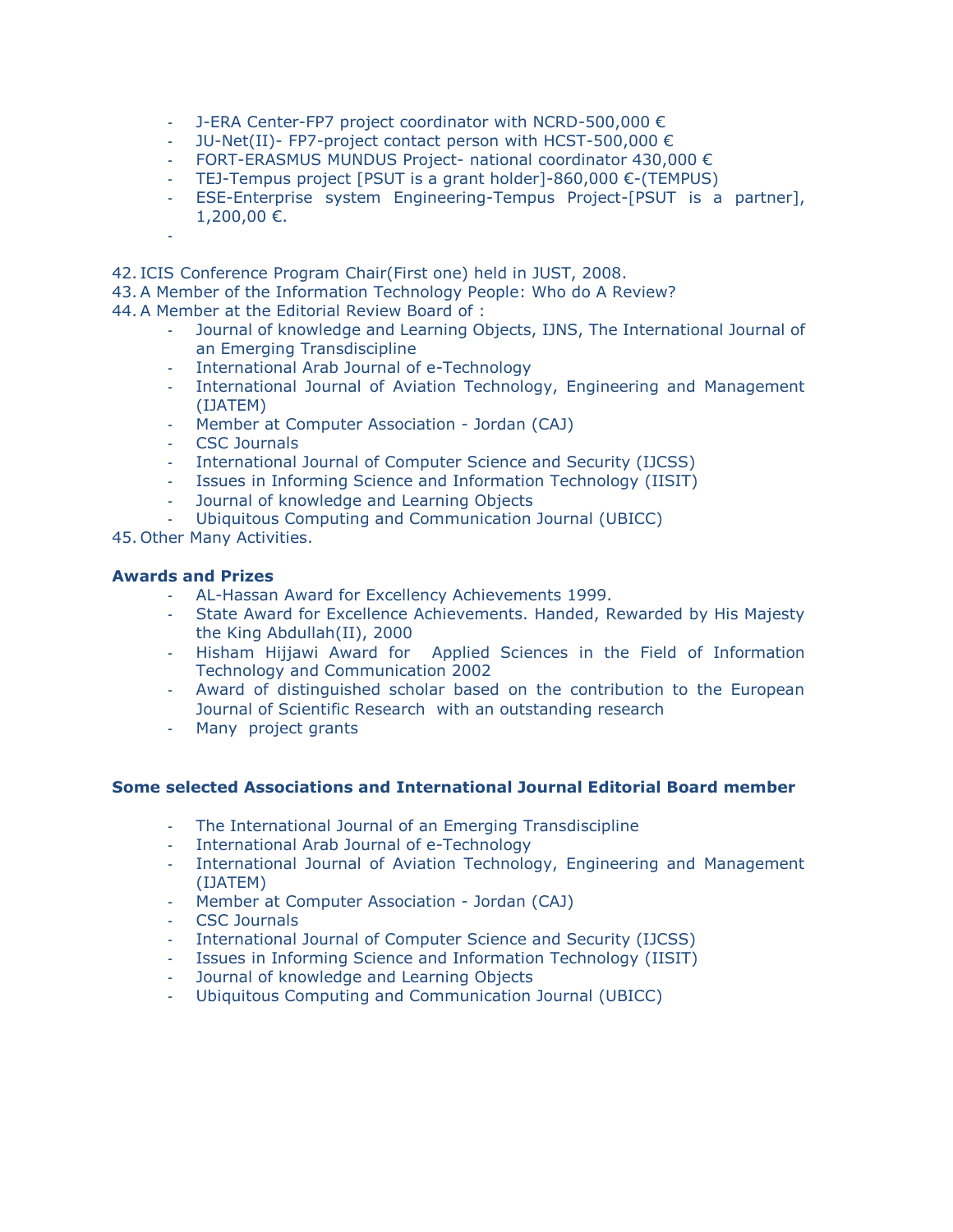#### **Patent:**

1. A patent number, eFiled Application Information, Application Details: EFS ID 16724659, Application Number: 14014002, Confirmation Number 2978, Title: A Method for Detecting Plagiarism in Arabic:

| <b>Publication type</b> | Application | <b>Application number</b> | US 14/014,002 |
|-------------------------|-------------|---------------------------|---------------|
| <b>Publication date</b> | 5 Mar 2015  |                           |               |

## **Selected-Publications-**

Journals & Some Conferences Papers **(***Published more than 55 articles in a well know journals***)**

- 1. Abu-Salameh W., Ola Surakhi,"4Using the Extended Optical Backpropagation Algorithm with Adaptive Learning Rate", International Journal of Information and Communication Technology Research, Vol.5 No.6, July 2015
- 2. Walid Salameh, Ola Surakhi, "Enhancing the Performance of the Back propagation for Deep Neural Network", International Journal of Computers & Technology, Vol. 13, No 12: October 2014, http://cirworld.org/journals/index.php/ijct/index
- 3. Walid A. Salameh, Iyad Dasouqi, "Using GIS in Designing and Deploying Wireless Network in City Plans", CSC Journal, 2014.
- 4. Walid A. Salameh ,Lana Kayyali, Mustafa Azzam, Issa Batarseh, Ashraf Ahmad, "A Method for Detecting Plagiarism in Arabic", 6th International Integrity & Plagiarism Conference, June 16th, 2014, The Sage Gateshead, United Kingdom.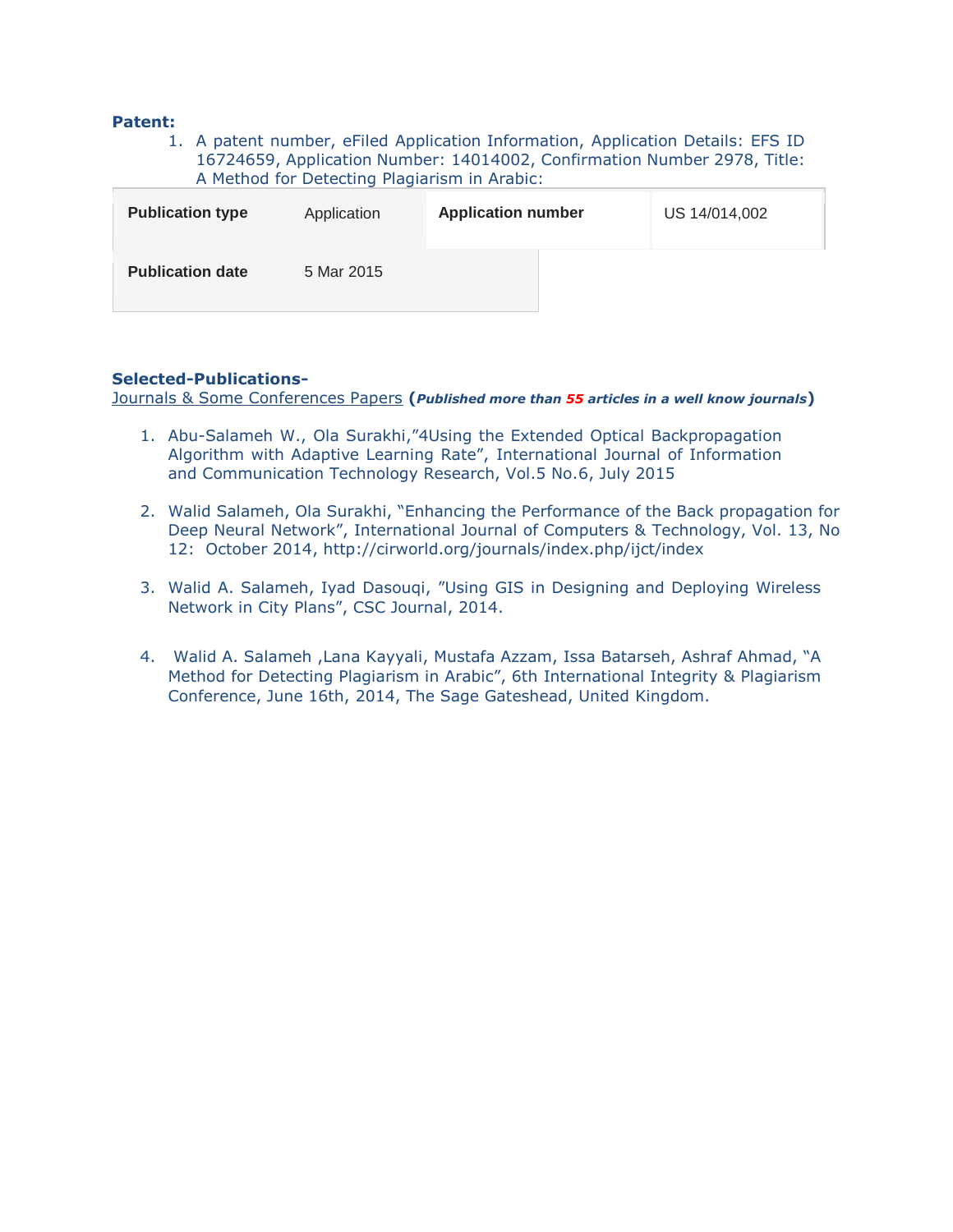- 5. Walid A. Salameh, etal.," Arabic Race Classification of Face Images", International of Computers and Technology, Vol.4, no. 2, 2013, <http://www.cirworld.com/index.php/ijct/article/view/886>
- 6. Walid A. Salameh, etal., "Enhanced System to Secure Summative E-Assessment", International of Computers and Technology, Vol.4, no. 2, 2013, [http://www.cirworld.com/index.php/ijct/article/view/859.](http://www.cirworld.com/index.php/ijct/article/view/859)
- 7. Walid A. Salameh, Ibrahim Yakti, "iSCSI (Internet Small Computer System Interface) For Your Startup", International Journal of Information and Communication Technology Research [\(http://esjournals.org/\)](http://esjournals.org/). Volume 2 No 3 March 2012 issue.
- 8. Walid A. Salameh, Iyad Dasouqi" Determining an Optimal Number of Access Points Using GPS data to Secure a Wireless Network Environment", International Journal of Computer Science and Security, Vol. 4, Issue5, 2010, [http://www.cscjournals.org/csc/manuscript/Journals/IJS/volume4/Issue5/IJS-](http://www.cscjournals.org/csc/manuscript/Journals/IJS/volume4/Issue5/IJS-57.pdf)[57.pdf.](http://www.cscjournals.org/csc/manuscript/Journals/IJS/volume4/Issue5/IJS-57.pdf)
- 9. Walid A. Salameh, Iyad dasouqi" Detecting and Localizing Wireless Network Attacks Techniques", International Journal of Computer Science and Security, Volume  $(4)$ , Issue  $1$ , 2010, [http://www.cscjournals.org/csc/manuscript/Journals/IJCSS/volume4/Issue1/IJC](http://www.cscjournals.org/csc/manuscript/Journals/IJCSS/volume4/Issue1/IJCSS-225.pdf) [SS-225.pdf](http://www.cscjournals.org/csc/manuscript/Journals/IJCSS/volume4/Issue1/IJCSS-225.pdf)
- 10. Otair M. A., Salameh W. A "Efficient training of Neural Network Using Optical Back propagation With Momentum Factor", International Journal of Computer and applications, issue 3, Vol. 30, 2008, [http://www.actapress.com/Content\\_Of\\_Journal.aspx?JournalID=101#pages](http://www.actapress.com/Content_Of_Journal.aspx?JournalID=101#pages)
- 11. Walid A. Salameh, and S. Massaadeh," A Wireless eLearning Paradigm in Jordan High-Schools", Chapter at the "Multimedia Transcoding in Wireless and Mobile Networks", http://www.igi-global.com/reference/details.asp? [ID=7780&v=contributors,](http://www.igi-global.com/reference/details.asp?%20ID=7780&v=contributors) 2008
- 12. Walid A. Salameh, and Moh'd A. Otair.,"Comparative Study between Different Versions of the Back propagation and Optical Back propagation", Neural Network World Journal, 2006. Otair M. A., Salameh W. A." Efficient training of back propagation neural networks", Neural Network World, Vol. 6, 2006, 291-311. <http://www.uivt.cas.cz/nnw/contents2006/number4.shtml>
- 13. Walid A. Salameh, and Moh'd A. Otair," Online handwritten Character Recognition Using An Optical Back propagation Neural Networks", journal Issues in Informing Science and Information Technology, pp. 787-795. Vol. 2. 2005. It can be accessed on the Web at<http://www.2005papers.iisit.org/I61f107Sala.pdf>
- 14. Walid A. Salameh, and Moh'd A. Otair ,"Speeding Up Back-Propagation Neural. Proceedings of the 2005 Informing Science and IT Education Joint Conference
- 15. Walid A., "Detection of Intrusion Using Neural Networks: A Customized Study", Studies in Informatics and Control Journal, SIC - June 2004 Volume 13 Number 2 [http://www.ici.ro/eng/SIC/sic2004\\_2/art6.htm](http://www.ici.ro/eng/SIC/sic2004_2/art6.htm)
	- 16. Walid A. Salameh, and Moh'd A. Otair ,"Optical Back-Propagation Neural Networks with a Momentum Factor A Case Study", WSEAS Transactions on Circuits and Systems, issue 9, Volume 3, November 2004. ISSN 1109-2734. <http://www.worldses.org/journals/circuits/circuits-november2004.doc>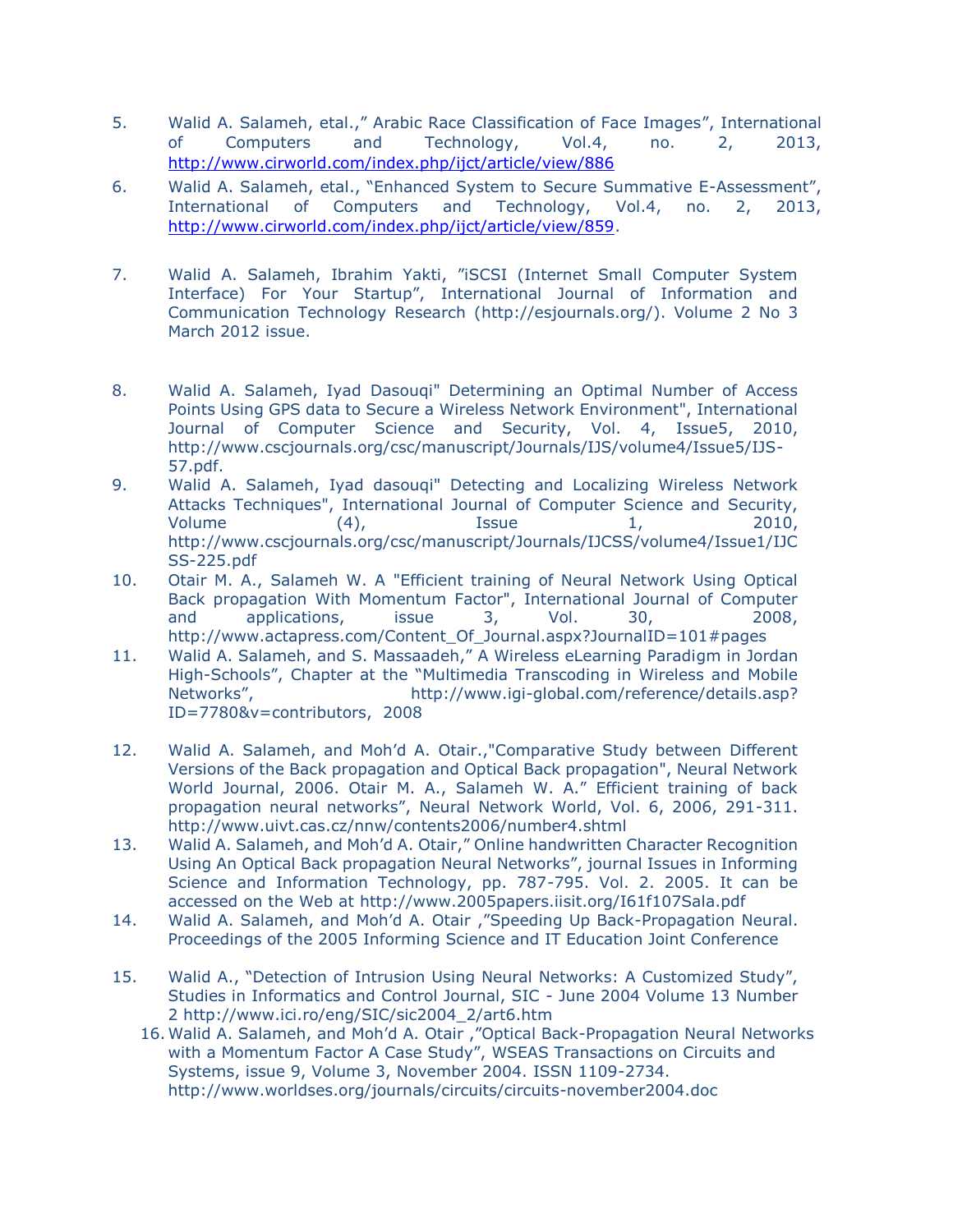- 17. Abu-Salameh, W., "An On-Line System for handwritten Character Recognition Using Neural Networks International Journal of Information Technology, Vol.2, No. 13, pp.123-129, 2004,<http://www.icis.ntu.edu.sg/scs-ijit/> , SCOPUS®
	- 18. Networks", Proceedings of the 2005 Informing Science and IT Education Joint Conference, pages 167-173. It can be accessed on the Web at <http://proceedings.informingscience.org/InSITE2005/P106Otai.pdf>
- 19. M. Otair, Abu-Salameh, W., "An Improved Back Propagation Neural Networks Using a Modified Non-Linear Function", IASTED International Conference on Artificial Intelligence and Applications, pp.713-716, (AIA 2004)
- 20. Abu-Salameh, "Measurement Techniques of the Program Complexity: A case Study", Journal of Institute of Mathematics & Computer Sciences, Vol.13, pp.13- 17, No.1, 2003.
- 21. Abu-Salameh, W., "Neural Network Approach for Financial Forecasting", AMSE Journal, Vol.24, No.3.4, pp.1-13, ISSN 1240-4551, 2003.
- 22. Abu-Salameh W., " An Adaptive Learning Technique for Back propagation Application", Journal of Institute of Mathematics & Computer Sciences(CSS), Vol.13, No.1, pp.25-32, June 2002
	- "مقدمة إلى شبكات الخاسوب والأنترنت" , كتاب مقرر لجامعة القدس المفتوحة. , وليد سلامة, عبد الفتاح التميمي, 2005 .23
- "أختبار اتقنيات الحديثه في التربيه النوعيه", ورشه العمل الأقليميه حول معايير الثربيه والتنميه), عمان-الأردن, ".,Rbu-Salameh W 2005 21 شباط .2002
	- "شبكات احلاسوب املالئمه ألمتته التعليم اجلامعي", ورشه العمل األقليميه حول معايري الثربيه النوعيه )الرتبيه والتنميه(, عمان.,-W Salameh-Abu25. األردن, 21 شباط 2002
- 26. Abu-Salameh W., "A New Adaptive Bp Algorithm", Journal of Institute of Mathematics & Computer Sciences, Vol.13, No.1,pp.56-59, 2002.
- 27. Abu-Salameh, J. Atoum, A. Awajan " A Fast Technique for Arabic Text Recognition", (Journal of Institute of Mathematics & Computer Sciences Vol. 11, No. 1, pp. 5-11, 2000.
- 28. Abu-Salameh, W., Sarie T., "Inferencing in Connectionist Expert Systems with a Redundant and Noisy Data", AMSE Journal, Vol. 40. No. 2, pp.31-38, 1998
- 29. Abu- Salameh W., etal. "An Adaptive Source, Server-Initiative Algorithm for Dynamic Load Balancing in Distributed Systems", The International Association of Science and Technology for Development-IASTED) Conference, January 8-10, 1996, Orlando, Florida, USA.
- 30. Abu-Salameh, W.," A Comparative Study on Software Quality Assurance Using Complexity Metrics", Journal of Automation and Information Sciences, Volume 28, Numbers 5&6, pp.28-32, (1996)
- 31. Abu-Salameh W.,"Examining Bp Modification in Neural Arrays of Different Dimensionalities", Journal of Automation and Information Sciences, Volume 28, Numbers 5&6, pp.76-81, (1996)
- 32. Abu-Salameh W.," Computer Networks Performance Evaluation Employing Different Mathematical Queuing Models", published in AMSE Journal, Vol.3. pp.87-91, 1997.
- 33. Abu-Salameh, W., " Expert Networks: An Approach to Merge the Functionality of Expert Systems with the Learning Capability of Neural Networks", Advances in Modeling & Analysis, Vol.34, No.2, 1995, pp.1-5.
- 34. Abu-Salameh, W.," Networking the Expert System Using Artificial Neural Networks ", Proc. of International Conference on Computer and Information Systems, ICCIS, Amman, Jordan, Jul. 30-Aug. 1,1994.